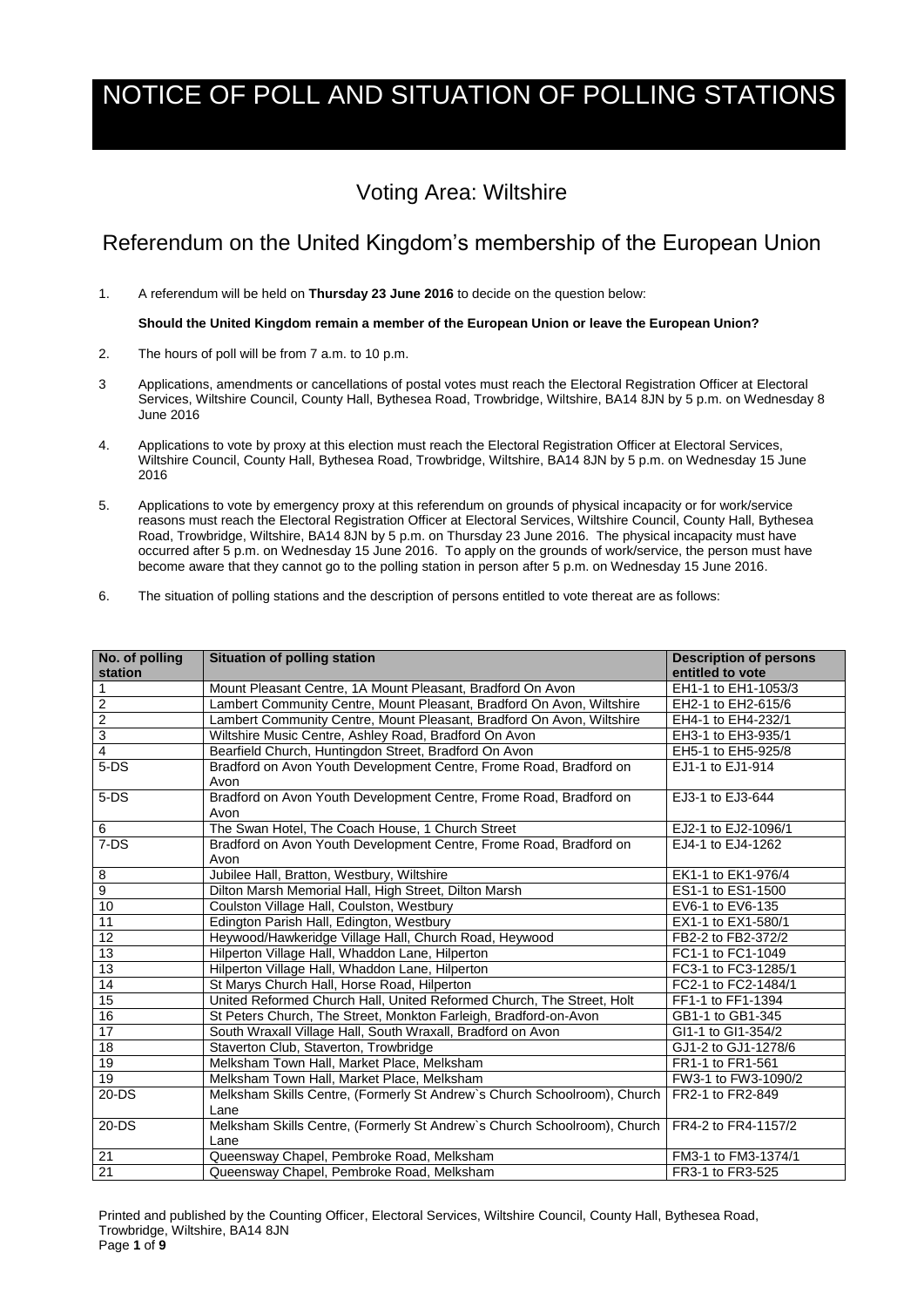Trowbridge, Wiltshire, BA14 8JN

Page **2** of **9**

| No. of polling<br>station | <b>Situation of polling station</b>                                                                                  | <b>Description of persons</b><br>entitled to vote |
|---------------------------|----------------------------------------------------------------------------------------------------------------------|---------------------------------------------------|
| 22                        | Lowbourne Neighbourhood Centre - Cricket Pavillion, King George V Playing<br>Fields, Lowbourne                       | FR5-1 to FR5-640/2                                |
| 23                        | Baptist Church Schoolroom, Old Broughton Road, Melksham                                                              | FN1-1 to FN1-563/4                                |
| 23                        | Baptist Church Schoolroom, Old Broughton Road, Melksham                                                              | FN2-1 to FN2-1042                                 |
| $\overline{24}$           | Forest Community Centre, Bowmans Court, Melksham, Wiltshire                                                          | FN3-1 to FN3-957/2                                |
| 25-DS                     | Melksham Skills Centre, (Formerly St Andrew's Church Schoolroom), Church<br>Lane                                     | FN4-1 to FN4-888/2                                |
| 25-DS                     | Melksham Skills Centre, (Formerly St Andrew's Church Schoolroom), Church<br>Lane                                     | FW2-1 to FW2-1214/2                               |
| 26<br>27                  | The Canberra Centre, (To The Rear of The Front Building), 56 Spa Road<br>Aloeric School, St Michael's Road, Melksham | FM1-1 to FM1-1719/1<br>FM2-1 to FM2-921/5         |
| 28                        | Atworth Youth Club, Studley Farm Lane, (Off Bath Road), Atworth                                                      | EC1-1 to EC1-914                                  |
| 29                        | Broughton Gifford Village Hall, The Street, Broughton Gifford                                                        | EL1-1 to EL1-665                                  |
| 30                        | Beanacre Church Schoolroom, Beanacre, Melksham                                                                       | FW1-1 to FW1-269/1                                |
| $\overline{31}$           | Whitley Reading Rooms, Middle Lane, Whitley                                                                          | FX1-1 to FX1-1073/3                               |
| $32-DS$                   | Bowerhill Village Hall, Halifax Road, Bowerhill                                                                      | FW4-1 to FW4-1489                                 |
| 33-DS                     | Bowerhill Village Hall, Halifax Road, Bowerhill                                                                      | FW5-1 to FW5-1376/5                               |
| 34                        | Progressive Hall, Woodmarsh, North Bradley                                                                           | GC1-1 to GC1-1374                                 |
| 35                        | Southwick Village Hall, Frome Road, Southwick                                                                        | GH1-1 to GH1-1529/1                               |
| 36<br>37                  | West Ashton Village Hall, Bratton Road, West Ashton                                                                  | IH1-1 to IH1-515<br>EM6-1 to EM6-222              |
| 38                        | Bulkington Village Hall, Bulkington, Devizes<br>Great Hinton Village Hall, Great Hinton, Trowbridge                  | FE6-1 to FE6-156                                  |
| 39                        | Keevil Village Hall, Martins Road, Keevil                                                                            | FH1-1 to FH1-363/1                                |
| 40                        | Semington Village Hall, High Street, Semington                                                                       | GF1-1 to GF1-741/1                                |
| 41                        | Steeple Ashton Village Hall, Church Street, Steeple Ashton                                                           | GK1-1 to GK1-743                                  |
| 42                        | Poulshot Parish Hall, Poulshot, Devizes                                                                              | XH1-1 to XH1-292/1                                |
| $\overline{43}$           | Irene Usher Hall (Main Hall), Rusty Lane, Seend                                                                      | YB1-1 to YB1-915                                  |
| 44                        | Cricket Club Pavillion, Lower Court, Trowbridge                                                                      | HA1-1 to HA1-1159/2                               |
| 44                        | Cricket Club Pavillion, Lower Court, Trowbridge                                                                      | HA2-4 to HA2-866/5                                |
| 45                        | St Thomas` Church Hall, St Thomas` Road, Off Timbrell Street                                                         | HA3-1 to HA3-783                                  |
| 45                        | St Thomas` Church Hall, St Thomas` Road, Off Timbrell Street                                                         | HA4-1 to HA4-563                                  |
| 46-DS                     | Civic Centre, Usher Room, St Stephens Place                                                                          | HC1-2 to HC1-671                                  |
| 46-DS<br>47               | Civic Centre, Usher Room, St Stephens Place                                                                          | HP3-1 to HP3-692<br>HC2-1 to HC2-1490             |
| 48-TS                     | Wesley Road Methodist Church, Wesley Road, Trowbridge<br>Studley Green Community Centre, Lambrok Road, Trowbridge    | HC3-1 to HC3-1363                                 |
| 49                        | Holbrook School, Zephaniah Class, Holbrook Lane                                                                      | HD1-1 to HD1-1114/1                               |
| 49                        | Holbrook School, Zephaniah Class, Holbrook Lane                                                                      | HD3-1 to HD3-857/1                                |
| 50                        | The Homestead, Ashmead, Trowbridge                                                                                   | HD2-1 to HD2-1067/2                               |
| 51-DS                     | St Johns Church Hall, Church Lane, Trowbridge                                                                        | HG1-1 to HG1-1855/4                               |
| 52-DS                     | St Johns Church Hall, Church Lane, Trowbridge                                                                        | HG2-1 to HG2-1397/1                               |
| 53-TS                     | Studley Green Community Centre, Lambrok Road, Trowbridge                                                             | HL1-1 to HL1-1876/6                               |
| 54-TS                     | Studley Green Community Centre, Lambrok Road, Trowbridge                                                             | HL2-1 to HL2-1707/3                               |
| 55-DS                     | Civic Centre, Usher Room, St Stephens Place                                                                          | HM1-1 to HM1-1424/6                               |
| 56<br>57                  | Longfield Community Centre, Weavers Drive, Trowbridge                                                                | HM2-1 to HM2-2053/3<br>HP1-1 to HP1-687/7         |
| 58                        | The Studio, Fieldways Hotel, Hilperton Road<br>Paxcroft Community Centre, 17 Hackett Place, Hilperton                | HP2-2 to HP2-2482/5                               |
| 59-DS                     | Christ Church Hall, Upper Marsh Road, Warminster                                                                     | IB1-2 to IB1-1588/1                               |
| 60-DS                     | Christ Church Hall, Upper Marsh Road, Warminster                                                                     | IB2-1 to IB2-1911/2                               |
| 61                        | Bishopstrow Village Hall, Bishopstrow, Warminster                                                                    | EE6-1 to EE6-112/2                                |
| 62                        | Fane Hall, Corton, Warminster                                                                                        | EF6-1 to EF6-148                                  |
| 63                        | Chitterne Village Hall, Chitterne, Warminster, Wiltshire                                                             | EP1-1 to EP1-163/4                                |
| 63                        | Chitterne Village Hall, Chitterne, Warminster, Wiltshire                                                             | EP7-1 to EP7-65                                   |
| 64                        | Codford Village Hall, Broadleaze, Codford                                                                            | EQ1-1 to EQ1-667                                  |
| 64                        | Codford Village Hall, Broadleaze, Codford                                                                            | EQ7-1 to EQ7-42/2                                 |
| 65<br>65                  | The Red Lion, Heytesbury, Warminster                                                                                 | FA1-1 to FA1-589/1<br>FA7-1 to FA7-65             |
| 66                        | The Red Lion, Heytesbury, Warminster<br>Norton Bavant Village Hall, Norton Bavant, Warminster                        | GD6-1 to GD6-110/1                                |
| 67                        | Manor Farm, Stockton, Warminster                                                                                     | GL6-1 to GL6-143                                  |
| 68                        | Upton Lovell Village Hall, Up Street, Upton Lovell                                                                   | IA6-1 to IA6-133                                  |
| 69                        | Warminster Garrison, Community Centre, Firbank Crescent                                                              | IC1-1 to IC1-1191/1                               |
| 70                        | St George's RC Church Hall, 31 Boreham Road, Warminster                                                              | IE1-1 to IE1-1041                                 |
| 70                        | St George's RC Church Hall, 31 Boreham Road, Warminster                                                              | IE3-1 to IE3-1230                                 |
| $\overline{71}$           | Warminster Civic Centre, Cley Room, Sambourne Road                                                                   | IE2-1 to IE2-1816                                 |
| 72-DS                     | Warminster Cricket Club, The Pavilion, Sambourne Road                                                                | ID1-1 to ID1-1220                                 |
| 73-DS                     | Warminster Cricket Club, The Pavilion, Sambourne Road                                                                | ID2-1 to ID2-2783                                 |
| 74                        | Chapmanslade Village Hall, Chapmanslade, Westbury                                                                    | EN1-1 to EN1-548/2                                |
| 75<br>76                  | Corsley Reading Rooms, Corsley Heath, Corsley<br>Horningsham Village Hall, Water Lane, Horningsham                   | ER1-1 to ER1-531/3<br>FG1-1 to FG1-230            |
| 77                        | Upper Deverills Village Hall, Kingston Deverill, Warminster                                                          | FJ6-1 to FJ6-227                                  |
| $\overline{77}$           | Upper Deverills Village Hall, Kingston Deverill, Warminster                                                          | FJ7-1 to FJ7-55                                   |
|                           | Printed and published by the Counting Officer, Electoral Services, Wiltshire Council, County Hall, Bythesea Road,    |                                                   |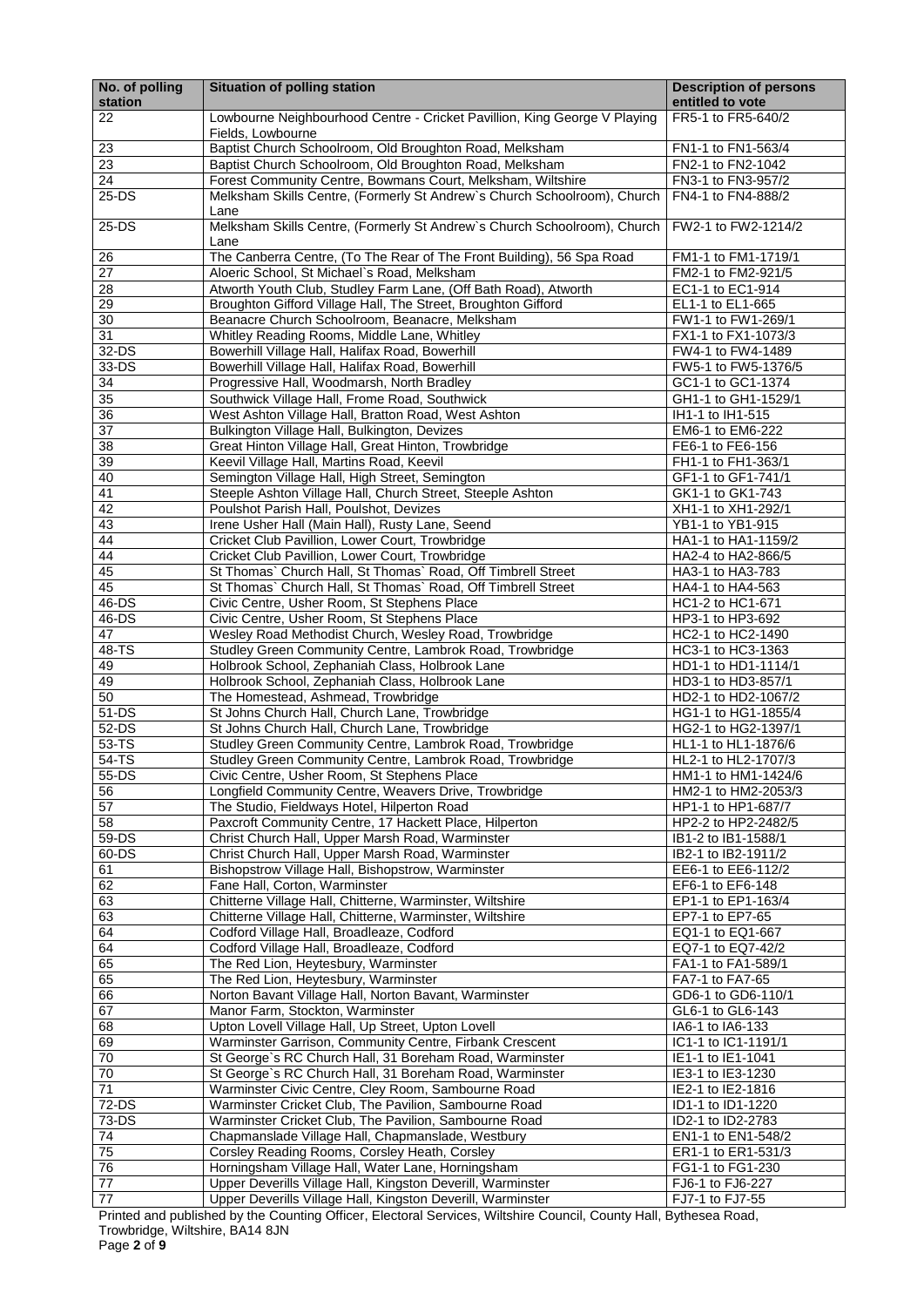Printed and published by the Counting Officer, Electoral Services, Wiltshire Council, County Hall, Bythesea Road, Trowbridge, Wiltshire, BA14 8JN Page **3** of **9**

| No. of polling<br>station | <b>Situation of polling station</b>                                                                        | <b>Description of persons</b><br>entitled to vote |
|---------------------------|------------------------------------------------------------------------------------------------------------|---------------------------------------------------|
| 78                        | Longbridge Deverill Parish Hall, Longbridge Deverill Hall, Church Street,<br>Longbridge Deverill           | FL1-1 to FL1-692                                  |
| 79                        | Maiden Bradley Village Hall, Maiden Bradley, Warminster                                                    | FM-1 to FM-253                                    |
| 80                        | Sutton Veny Village Hall, High Street, Sutton Veny                                                         | GO1-1 to GO1-547/2                                |
| 81                        | St Marys Church, Upton Scudamore, Warminster                                                               | IG1-1 to IG1-252/2                                |
| $\overline{82}$           | Laverton Hall, Bratton Road, Westbury                                                                      | IJ1-1 to IJ1-2307/4                               |
| 83                        | Westbury Leigh Community Hall, Westbury Leigh, Westbury                                                    | IJ2-1 to IJ2-787/6                                |
| 84                        | Westbury United Reformed Church, Church Hall, The Butts                                                    | IJ3-1 to IJ3-536                                  |
| 85                        | The Railway Inn, Function Room, Station Road                                                               | FB1-1 to FB1-239                                  |
| 85                        | The Railway Inn, Function Room, Station Road                                                               | IL2-2 to IL2-1018                                 |
| 86<br>87                  | Bell Orchard, Field Close, Westbury                                                                        | IK1-1 to IK1-1694/4                               |
| 88                        | Westbury Methodist Church, Station Road, Westbury<br>Leigh Park Community Centre, Leigh Park Way, Westbury | IK2-1 to IK2-1332<br>IL1-1 to IL1-1792/1          |
| 88                        | Leigh Park Community Centre, Leigh Park Way, Westbury                                                      | IL3-1 to IL3-858                                  |
| 89                        | Limpley Stoke Village Hall, Middle Stoke, Limpley Stoke                                                    | FK1-1 to FK1-457                                  |
| 90                        | Westwood Social Club, Orchard Close, Lower Westwood                                                        | IP1-1 to IP1-935                                  |
| 91                        | The Poplars Inn, Shop Lane, Wingfield                                                                      | IQ1-1 to IQ1-272                                  |
| 91                        | The Poplars Inn, Shop Lane, Wingfield                                                                      | IQ2-1/1 to IQ2-66                                 |
| 92                        | St Nicholas Church Hall, Winsley                                                                           | IR1-1 to IR1-1574                                 |
| 93                        | Methodist Church, Lottage Road, Aldbourne, Wiltshire                                                       | SA1-1 to SA1-1388                                 |
| 94                        | Baydon Young Peoples Hall, Baydon, Marlborough                                                             | SE1-1 to SE1-507                                  |
| 95                        | Chilton Foliat Village Hall, Chilton Foliat, Hungerford                                                    | TA1-1 to TA1-292/2                                |
| 96                        | Froxfield Memorial Hall, Froxfield, Marlborough                                                            | VH1-1 to VH1-273                                  |
| 97                        | Ramsbury Memorial Hall, High Street, Ramsbury                                                              | XJ1-1 to XJ1-1367                                 |
| 97                        | Ramsbury Memorial Hall, High Street, Ramsbury                                                              | XK1-1 to XK1-101/1                                |
| 98                        | Bromham Social Centre, New Road, Bromham                                                                   | SK1-1 to SK1-1517/3                               |
| 99<br>100                 | Potterne Village Hall, Potterne, Devizes                                                                   | XG1-1 to XG1-1235/2<br>XM1-1 to XM1-1061          |
| 101                       | Rowde Village Hall, Cock Road, Rowde<br>All Saints Church Hall, Church Centre, Eastcourt                   | SL1-1 to SL1-1360                                 |
| 102                       | East Grafton Coronation Hall, East Grafton, Marlborough                                                    | VI1-1 to VI1-392                                  |
| 102                       | East Grafton Coronation Hall, East Grafton, Marlborough                                                    | VI2-1 to VI2-132/3                                |
| 103                       | Great Bedwyn Cricket Club, Frog Lane, Great Bedwyn                                                         | VJ1-1 to VJ1-1016/7                               |
| 103                       | Great Bedwyn Cricket Club, Frog Lane, Great Bedwyn                                                         | WH1-1 to WH1-199/1                                |
| 104                       | Ham Village Hall, Ham, Marlborough                                                                         | WA1-1 to WA1-146                                  |
| 104                       | Ham Village Hall, Ham, Marlborough                                                                         | WA2-1 to WA2-35/1                                 |
| 105                       | Shalbourne Village Hall, Shalbourne                                                                        | YC1-1 to YC1-42                                   |
| 105                       | Shalbourne Village Hall, Shalbourne                                                                        | YD1-1 to YD1-432/3                                |
| 106                       | Calne Corn Exchange, Town Hall, The Strand                                                                 | MO1-1 to MO1-1501/1                               |
| 107                       | Coleman's Farm Learning & Community Centre, 15 & 16 Angell Close, Calne                                    | MO2-1 to MO2-1695/4                               |
| 108                       | St Edmunds Catholic Parish Hall, Oxford Road, Calne                                                        | ML1-1 to ML1-2292/3                               |
| 109                       | Fynamore Primary School, School Road, Calne                                                                | ML2-1 to ML2-1517                                 |
| 110-DS<br>111-DS          | North Star Club, Bremhill View, Calne                                                                      | MN1-1 to MN1-2265/3<br>MN2-1 to MN2-876/1         |
| 112                       | North Star Club, Bremhill View, Calne<br>Bremhill Village Hall, Bremhill, Calne                            | MF1-1 to MF1-332/4                                |
| 113                       | Tytherton Village Hall, The Green, East Tytherton                                                          | MG1-1 to MG1-144                                  |
| 113                       | Tytherton Village Hall, The Green, East Tytherton                                                          | NA1-1/1 to NA1-97/1                               |
| 114                       | Foxham Reading Room/Village Hall, Foxham, Chippenham                                                       | MH1-1 to MH1-197                                  |
| 115                       | Cherhill Village Hall, The Street, Cherhill                                                                | MQ1-1 to MQ1-587/1                                |
| 115                       | Cherhill Village Hall, The Street, Cherhill                                                                | MQ2-1 to MQ2-21                                   |
| 115                       | Cherhill Village Hall, The Street, Cherhill                                                                | MY1-1 to MY1-500                                  |
| 116                       | Charles Willis Hall, Church Road, Heddington                                                               | MT1-1 to MT1-84                                   |
| 116                       | Charles Willis Hall, Church Road, Heddington                                                               | OB1-1 to OB1-351/1                                |
| 117                       | Lansdowne Hall, Petty Lane, Derry Hill                                                                     | MT2-1 to MT2-171/5                                |
| 117                       | Lansdowne Hall, Petty Lane, Derry Hill                                                                     | MU1-1 to MU1-1009                                 |
| 117                       | Lansdowne Hall, Petty Lane, Derry Hill                                                                     | MV1-1 to MV1-56                                   |
| 117                       | Lansdowne Hall, Petty Lane, Derry Hill                                                                     | NB1-1 to NB1-208                                  |
| 118                       | Benson Hall, Compton Bassett, Calne                                                                        | NM1-1 to NM1-180/1                                |
| 119<br>120                | Hilmarton Chapel, Church Lane, Hilmarton<br>Holy Trinity C of E School, Quemerford, Calne                  | OC1-1 to OC1-572/2<br>MP1-1 to MP1-668/6          |
| 120                       | Holy Trinity C of E School, Quemerford, Calne                                                              | MP2-2 to MP2-1853/3                               |
| 121                       | John Stewart Hall, Yatesbury, Calne                                                                        | MZ1-1 to MZ1-112/1                                |
| 122-DS                    | Park Centre, Hillworth Park, Devizes                                                                       | UC1-1 to UC1-1956/1                               |
| 123-DS                    | Park Centre, Hillworth Park, Devizes                                                                       | UC2-1 to UC2-923/3                                |
| 124                       | Nursteed Centre, Nursteed Road, Devizes                                                                    | UA1-1 to UA1-1670/3                               |
| 124                       | Nursteed Centre, Nursteed Road, Devizes                                                                    | XL3-1 to XL3-545/4                                |
| 125                       | Wyvern Club, 51 Church Walk, Devizes                                                                       | UA2-1 to UA2-1380                                 |
| 126-DS                    | Cheese Hall, Devizes Town Hall, St Johns Street                                                            | UB1-3 to UB1-638/4                                |
| 126-DS                    | Cheese Hall, Devizes Town Hall, St Johns Street                                                            | UB2-1 to UB2-980                                  |
| 127-DS                    | Cheese Hall, Devizes Town Hall, St Johns Street                                                            | UB3-1 to UB3-1448                                 |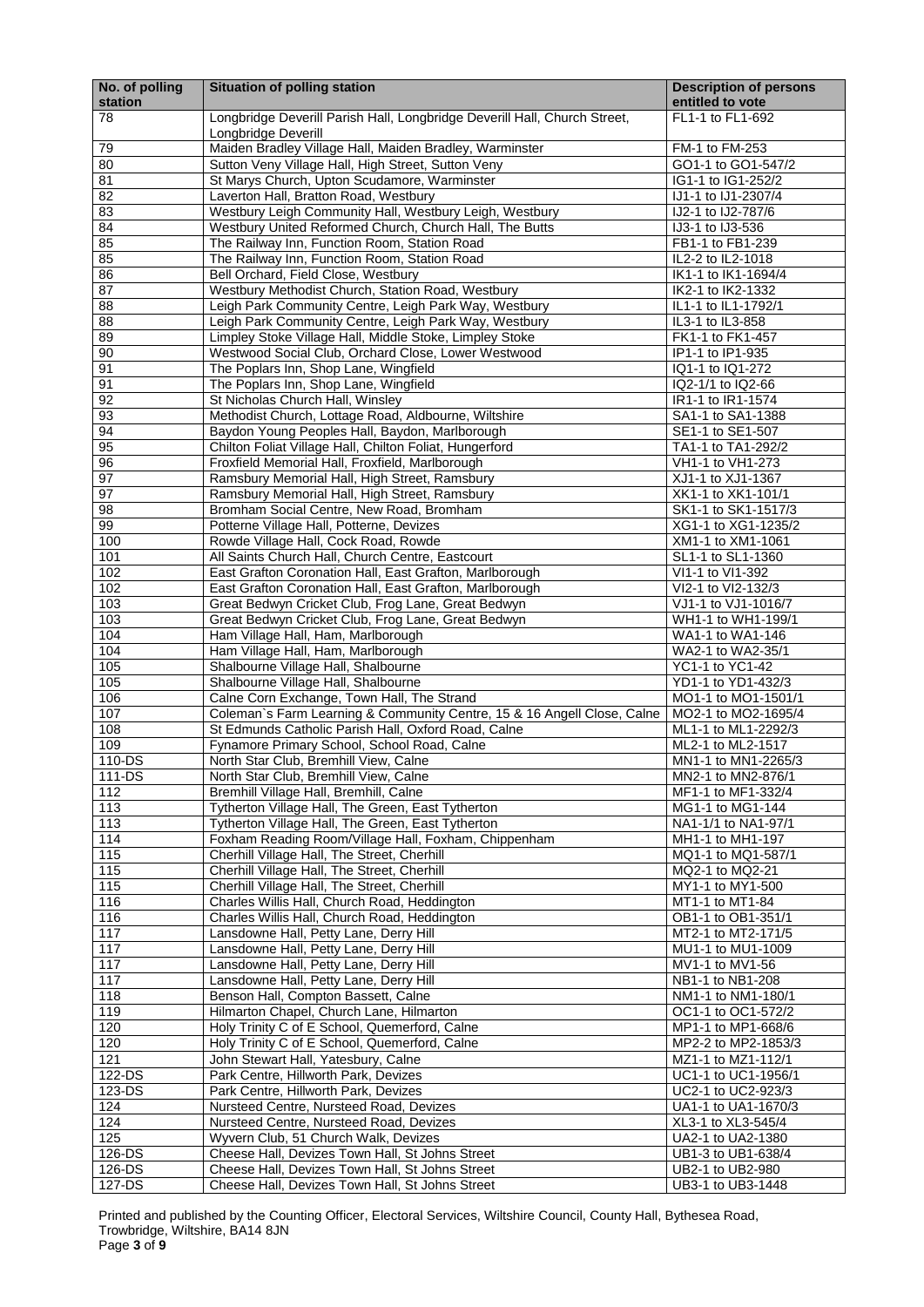Printed and published by the Counting Officer, Electoral Services, Wiltshire Council, County Hall, Bythesea Road, Trowbridge, Wiltshire, BA14 8JN Page **4** of **9**

| No. of polling<br>station | <b>Situation of polling station</b>                                                           | <b>Description of persons</b><br>entitled to vote |
|---------------------------|-----------------------------------------------------------------------------------------------|---------------------------------------------------|
| 128-DS                    | Ludgershall Memorial Hall, Ludgershall, Andover                                               | WI1-1 to WI1-2115                                 |
| 129-DS                    | Ludgershall Memorial Hall, Ludgershall, Andover                                               | WI2-1 to WI2-788                                  |
| 129-DS                    | Ludgershall Memorial Hall, Ludgershall, Andover                                               | XC2-1 to XC2-511                                  |
| 130                       | St Margaret's Mead Youth Centre, 30a St Margaret's Mead, Marlborough                          | WN1-1 to WN1-1842/1                               |
| 131-DS                    | Marlborough Town Hall, 5 High Street, Marlborough                                             | WN2-1 to WN2-1372/3                               |
| 132                       | Marlborough Leisure Centre, Barton Dene, Bath Road                                            | WM1-1 to WM1-1105/1                               |
| 133-DS                    | Marlborough Town Hall, 5 High Street, Marlborough                                             | WM2-1 to WM2-1793/4                               |
| 133-DS                    | Marlborough Town Hall, 5 High Street, Marlborough                                             | YA1-1 to YA1-196/3                                |
| 134                       | Easton Royal Village Hall, Easton Royal, Pewsey                                               | VB1-1 to VB1-204                                  |
| 135                       | Milton Lilbourne Village Hall, Milton Lilbourne, Pewsey                                       | WQ1-1 to WQ1-433                                  |
| 136-DS                    | Bouverie Hall, North Street, Pewsey                                                           | XF1-1 to XF1-1598/2                               |
| 137-DS                    | Bouverie Hall, North Street, Pewsey                                                           | XF2-1 to XF2-1343/1                               |
| 138                       | Wootton Rivers Village Hall, Wootton Rivers, Marlborough                                      | ZK1-1 to ZK1-199/1                                |
| 139                       | Coronation Hall, Alton Barnes, Marlborough                                                    | SC1-1 to SC1-195                                  |
| 140                       | Woodborough Parish Rooms, Woodborough, Pewsey                                                 | SF1-1 to SF1-118/1                                |
| 140                       | Woodborough Parish Rooms, Woodborough, Pewsey                                                 | ZJ1-1 to ZJ1-235                                  |
| 141                       | Marden Village Hall, Marden, Devizes                                                          | TB1-1 to TB1-305                                  |
| 141                       | Marden Village Hall, Marden, Devizes                                                          | TB2-1 to TB2-120                                  |
| 141                       | Marden Village Hall, Marden, Devizes                                                          | WK1-1 to WK1-105                                  |
| 142                       | Manningford Memorial Hall, Manningford Bruce, Pewsey                                          | WJ1-1 to WJ1-306/2                                |
| 143                       | Hilcott Village Hall, Hilcott, Pewsey                                                         | XB1-1 to XB1-349                                  |
| 144                       | Rushall Village Hall, Rushall, Pewsey                                                         | XN1-1 to XN1-115                                  |
| 144                       | Rushall Village Hall, Rushall, Pewsey                                                         | XN2-1 to XN2-71/2                                 |
| 144                       | Rushall Village Hall, Rushall, Pewsey                                                         | ZG1-1 to ZG1-59                                   |
| 145                       | Stanton St Bernard Village Hall, Stanton St. Bernard, Marlborough                             | YG1-1 to YG1-155                                  |
| 146                       | Upavon Village Hall, Andover Road, Upavon                                                     | YO1-1 to YO1-877/5                                |
| 147<br>147                | Oare Village Hall, Rudge Lane, Oare                                                           | ZE1-2 to ZE1-240/1                                |
| 147                       | Oare Village Hall, Rudge Lane, Oare                                                           | ZE2-1 to ZE2-34<br>ZF1-1 to ZF1-200               |
|                           | Oare Village Hall, Rudge Lane, Oare                                                           | XL1-1 to XL1-1834/1                               |
| 148                       | Army Cadet Centre, Le Marchant Barracks, Franklyn Road, (access also via<br>Hambleton Avenue) |                                                   |
| 149                       | Cornerstone Community Centre, (Junction Eastleigh Road), Brickley Lane                        | XL2-1 to XL2-849/4                                |
| 149                       | Cornerstone Community Centre, (Junction Eastleigh Road), Brickley Lane                        | XL4-1 to XL4-661                                  |
| 150                       | Chute Village Hall, Malthouse Lane, Chute Standen                                             | TD1-1 to TD1-272                                  |
| 150                       | Chute Village Hall, Malthouse Lane, Chute Standen                                             | TD2-1 to TD2-133                                  |
| 150                       | Chute Village Hall, Malthouse Lane, Chute Standen                                             | YC2-1 to YC2-68/1                                 |
| 151                       | Collingbourne Ducis Village Hall, Chicks Lane, Collingbourne Ducis                            | TE1-1 to TE1-652/6                                |
| 151                       | Collingbourne Ducis Village Hall, Chicks Lane, Collingbourne Ducis                            | VF1-1 to VF1-169/2                                |
| 152                       | Collingbourne Kingston Village Hall, Collingbourne Kingston, Marlborough                      | TF1-1 to TF1-395/3                                |
| 153                       | Enford Village Hall, Recreation Ground, Enford                                                | VC1-1 to VC1-401/2                                |
| 153                       | Enford Village Hall, Recreation Ground, Enford                                                | VC2-1 to VC2-73                                   |
| 154                       | Phoenix Hall, Netheravon, Salisbury                                                           | VG1-1 to VG1-189/2                                |
| 154                       | Phoenix Hall, Netheravon, Salisbury                                                           | XA1-1 to XA1-829/2                                |
| 155                       | The New Pavilion, Witchcombe Lane, Great Cheverell                                            | SN1-1 to SN1-489/1                                |
| 155                       | The New Pavilion, Witchcombe Lane, Great Cheverell                                            | SO1-1 to SO1-138                                  |
| 155                       | The New Pavilion, Witchcombe Lane, Great Cheverell                                            | VD1-1 to VD1-175                                  |
| 156                       | Market Lavington Community Hall, St Marys Road, Market Lavington                              | WL1-1 to WL1-1627/5                               |
| 157                       | Worton & Marston Village Hall, Church Lane, Worton                                            | WO1-2 to WO1-131                                  |
| 157                       | Worton & Marston Village Hall, Church Lane, Worton                                            | ZL1-1 to ZL1-531                                  |
| 158                       | West Lavington Village Hall, Sandfield, West Lavington                                        | ZC1-1 to ZC1-906/2                                |
| 159-DS                    | Tidworth Community Centre, Wylye Road, Tidworth                                               | XC1-1 to XC1-2000                                 |
| 160-DS                    | Tidworth Community Centre, Wylye Road, Tidworth                                               | XC3-1 to XC3-1819/4                               |
| 161                       | All Cannings Village Hall, The Street, All Cannings                                           | SB1-1 to SB1-478/2                                |
| 162                       | Bishops Cannings Village Hall, Bishops Cannings, Devizes                                      | SG1-1 to SG1-801                                  |
| 162                       | Bishops Cannings Village Hall, Bishops Cannings, Devizes                                      | SG2-1 to SG2-825                                  |
| 163                       | Easterton Village Hall, Easterton, Devizes                                                    | VA1-1 to VA1-435/1                                |
| 164                       | Etchilhampton Village Hall, Etchilhampton, Devizes                                            | VE1-1 to VE1-121                                  |
| 165                       | Urchfont Village Hall, Church Street, Urchfont                                                | VE2-1 to VE2-147                                  |
| 165                       | Urchfont Village Hall, Church Street, Urchfont                                                | YP1-1 to YP1-897                                  |
| 166                       | Avebury Social Centre, High Street, Avebury                                                   | SD1-1 to SD1-396                                  |
| 166                       | Avebury Social Centre, High Street, Avebury                                                   | ZD2-1 to ZD2-82                                   |
| 166                       | Avebury Social Centre, High Street, Avebury                                                   | ZI1-1 to ZI1-127                                  |
| 166                       | Avebury Social Centre, High Street, Avebury                                                   | ZI2-1 to ZI2-37                                   |
| 167                       | Broad Hinton Village Hall, Yew Tree Lane, Broad Hinton                                        | SJ1-2 to SJ1-493/2                                |
| 167                       | Broad Hinton Village Hall, Yew Tree Lane, Broad Hinton                                        | ZH1-1 to ZH1-134                                  |
| 168                       | Mildenhall Village Hall, Mildenhall, Marlborough                                              | WP1-1 to WP1-349/3                                |
| 169                       | Ogbourne St George Village Hall, Ogbourne St. George, Marlborough                             | XD1-1 to XD1-283/6                                |
| 169                       | Ogbourne St George Village Hall, Ogbourne St. George, Marlborough                             | XE1-1 to XE1-375/2                                |
| 170                       | Kennet Valley Hall, Lockeridge, Marlborough                                                   | XI1-1 to XI1-113                                  |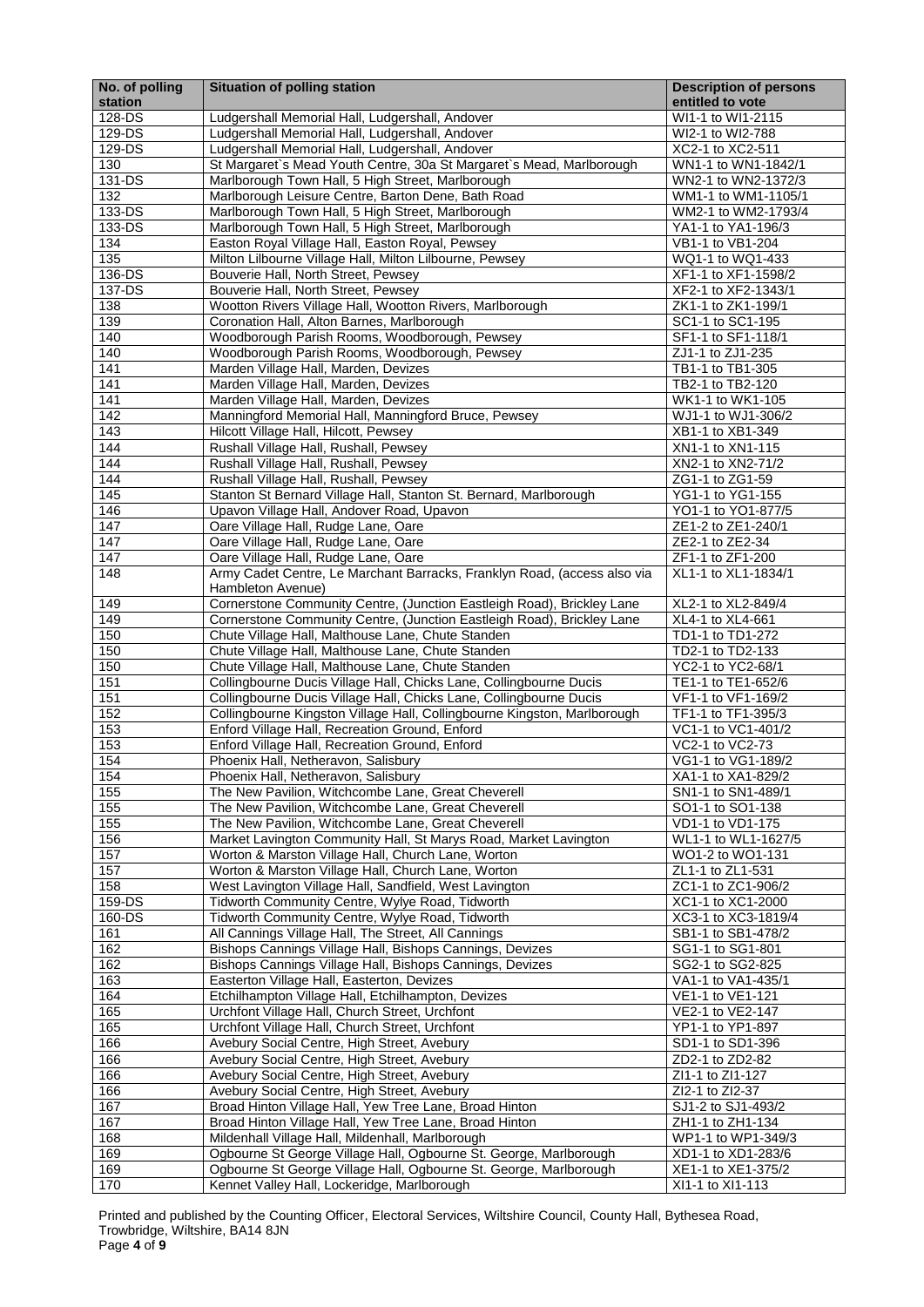Printed and published by the Counting Officer, Electoral Services, Wiltshire Council, County Hall, Bythesea Road, Trowbridge, Wiltshire, BA14 8JN Page **5** of **9**

| No. of polling<br>station | <b>Situation of polling station</b>                                                                  | <b>Description of persons</b><br>entitled to vote |
|---------------------------|------------------------------------------------------------------------------------------------------|---------------------------------------------------|
| 170                       | Kennet Valley Hall, Lockeridge, Marlborough                                                          | ZD1-1 to ZD1-512/3                                |
| 170                       | Kennet Valley Hall, Lockeridge, Marlborough                                                          | ZD3-1 to ZD3-166/2                                |
| 171                       | Alderbury Village Hall, Rectory Road, Alderbury                                                      | AA-1 to AA-693/2                                  |
| 171                       | Alderbury Village Hall, Rectory Road, Alderbury                                                      | AB-1 to AB-1052/4                                 |
| 171                       | Alderbury Village Hall, Rectory Road, Alderbury                                                      | DT-1 to DT-176                                    |
| 172                       | East Grimstead Reading Room, East Grimstead, Salisbury                                               | BB1-1 to BB1-150                                  |
| 173                       | West Grimstead Village Hall, Church Street, West Grimstead                                           | BB2-1 to BB2-292                                  |
| 174                       | Whiteparish Memorial Centre, Common Road, Whiteparish                                                | DG1-1 to DG1-1115/4                               |
| 174                       | Whiteparish Memorial Centre, Common Road, Whiteparish                                                | DG2-1 to DG2-34                                   |
| 175                       | Amesbury Baptist Centre, Porton Road, (Nr mini roundabout/ Stonehenge)                               | AE1-1 to AE1-2059/1                               |
| 176                       | Bowman Centre, Shears Cross, Archers Gate                                                            | AE2-2/1 to AE2-2216                               |
| 177                       | Antrobus House, 39 Salisbury Road, Amesbury                                                          | AD1-1 to AD1-1635/3                               |
| 178                       | Amesbury C E Primary School, Cold Harbour Entrance, Amesbury                                         | AD2-1 to AD2-1969                                 |
| 179<br>179                | Lake Estate Club, Wilsford Cum Lake, Amesbury<br>Lake Estate Club, Wilsford Cum Lake, Amesbury       | AU-1 to AU-270/1<br>DH-1 to DH-75                 |
| 180                       | Porton Memorial Hall, Porton, Salisbury                                                              | BC-1 to BC-612                                    |
| 180                       | Porton Memorial Hall, Porton, Salisbury                                                              | BD-1 to BD-288                                    |
| 180                       | Porton Memorial Hall, Porton, Salisbury                                                              | BE-1 to BE-785                                    |
| 181                       | Glebe Hall, Vicarage Drive, Winterbourne Earls                                                       | DJ-1 to DJ-946                                    |
| 182                       | Middle Woodford Village Hall, Middle Woodford, Salisbury                                             | DN-1 to DN-395/1                                  |
| 183                       | Boscombe & District Social Club, Tidworth Road, Boscombe Village                                     | AC-1 to AC-381/1                                  |
| 184                       | Bulford Village Hall, Watergate Lane, Bulford                                                        | AL-1 to AL-1464                                   |
| 184                       | Bulford Village Hall, Watergate Lane, Bulford                                                        | AM-1 to AM-967/3                                  |
| 185                       | Cholderton Village Hall, Cholderton, Salisbury                                                       | AO-1 to AO-147/4                                  |
| 186                       | Figheldean Village Hall, Figheldean, Salisbury                                                       | AY-1 to AY-467/1                                  |
| 187                       | Brigmerston Village Hall, Brigmerston, Salisbury                                                     | BH-1 to BH-95                                     |
| 188                       | Newton Tony Memorial Hall, Newton Tony, Salisbury                                                    | BJ-1 to BJ-331/2                                  |
| 189                       | Britford Memorial Hall, Britford, Salisbury                                                          | AJ-1 to AJ-296/2                                  |
| 190                       | Coombe Bissett & Homington Village Hall, Shutts Lane, Coombe Bissett                                 | AQ-1 to AQ-552                                    |
| 191                       | Memorial Hall, Downton, Salisbury                                                                    | AS-1 to AS-2251                                   |
| 191                       | Memorial Hall, Downton, Salisbury                                                                    | AT-1 to AT-160                                    |
| 192                       | The Barker Room, (near Nunton Church), Nunton                                                        | BK-1 to BK-453                                    |
| 193-DS<br>194-DS          | Durrington Village Hall, High Street, Durrington<br>Durrington Village Hall, High Street, Durrington | AV-3 to AV-1808/1<br>AV1-1 to AV1-1702            |
| 195                       | Community Centre, Willoughby Road, Larkhill                                                          | AW-1 to AW-1239                                   |
| 196                       | Bishopstone Village Hall, Bishopstone, Salisbury                                                     | AH-1 to AH-495/4                                  |
| 196                       | Bishopstone Village Hall, Bishopstone, Salisbury                                                     | DS-1 to DS-50                                     |
| 197                       | Bowerchalke Village Hall, Church Street, Bowerchalke                                                 | Al-1 to Al-304                                    |
| 198                       | Broad Chalke Village Hall, Gurston Room, Broadchalke                                                 | AK-1 to AK-539/3                                  |
| 199                       | Compton Chamberlayne Village Hall, Compton Chamberlayne, Salisbury                                   | AP-1 to AP-70                                     |
| 200                       | Ebbesbourne Wake Village Hall, Pound Street, Ebbesbourne Wake                                        | AX-1 to AX-172                                    |
| 201                       | Fovant Village Hall, Tisbury Road, Fovant                                                            | AZ-1 to AZ-536                                    |
| 202                       | Stockmans Lounge, Salisbury Auction Centre, Netherhampton                                            | BI-1 to BI-321                                    |
| 203                       | Berwick St John Memorial Hall, Berwick St John, Shaftesbury                                          | EA-1 to EA-80                                     |
| 203                       | Berwick St John Memorial Hall, Berwick St John, Shaftesbury                                          | ED-1 to ED-204/1                                  |
| 204                       | Ansty PYO and Farm Shop, Ansty, Salisbury                                                            | EB-1 to EB-105                                    |
| 205                       | The Lancers Guest House, Sutton Mandeville (A30), Salisbury                                          | GN-1 to GN-197/3                                  |
| 206                       | Swallowcliffe Village Hall, Swallowcliffe, Salisbury                                                 | GP-1 to GP-149                                    |
| 207                       | The Old Cart Shed, Tollard Royal, Salisbury                                                          | GS-1 to GS-87                                     |
| 208                       | Laverstock & Ford Village Hall, Park Road, (off Duck Lane), Laverstock                               | BG1-1 to BG1-2049                                 |
| 209                       | Old Sarum Community Centre, (Opposite School), Pheasant Drive, Old<br>Sarum                          | BG2-1 to BG2-1691/2                               |
| 210                       | Whitesheet Primary School, Butts Lane, Kilmington                                                    | FI-1 to FI-229                                    |
| 211                       | Lecture Hall, Salisbury Street, Mere                                                                 | GA-1 to GA-2284/6                                 |
| 212                       | First View Gallery, Spread Eagle Courtyard, Stourton, Warminster                                     | GM-1 to GM-155                                    |
| 213                       | West Knoyle Village Hall, West Knoyle, Warminster                                                    | IN-1 to IN-118/2                                  |
| 214                       | Zeals Village Hall, Zeals, Warminster                                                                | IS-1 to IS-551/6                                  |
| 215                       | Barford Countryside Unit, Dairy Lane, Barford St Martin                                              | AF-1 to AF-424/1                                  |
| 216                       | Burcombe Parish Hall, Burcombe, Salisbury                                                            | AN-1 to AN-106/2                                  |
| 217                       | Dinton Village Hall, Bratch Lane, Dinton                                                             | AR-3 to AR-554                                    |
| 218                       | Chilmark Reading Room, Becketts Lane, Chilmark                                                       | EO-1 to EO-415                                    |
| 219                       | East Knoyle Village Hall, East Knoyle, Salisbury                                                     | EW-1 to EW-569/3                                  |
| 220                       | Fonthill Bishop Reading Room, The Ring, Fonthill Bishop                                              | EY-1 to EY-59/3                                   |
| 220                       | Fonthill Bishop Reading Room, The Ring, Fonthill Bishop                                              | IV-1 to IV-24                                     |
| 221                       | Fonthill Gifford Recreation Hut, Fonthill Gifford, Salisbury                                         | EZ-1 to EZ-84                                     |
| 222                       | Hindon Village Hall, Hindon, Salisbury                                                               | FD-1 to FD-361/1                                  |
| 222                       | Hindon Village Hall, Hindon, Salisbury                                                               | IU-1 to IU-61                                     |
| 223                       | Sedgehill Village Hall, Sedgehill, Shaftesbury                                                       | GE1-1 to GE1-101                                  |
| 224                       | Semley Village Hall, Semley, Shaftesbury                                                             | GE2-1 to GE2-382                                  |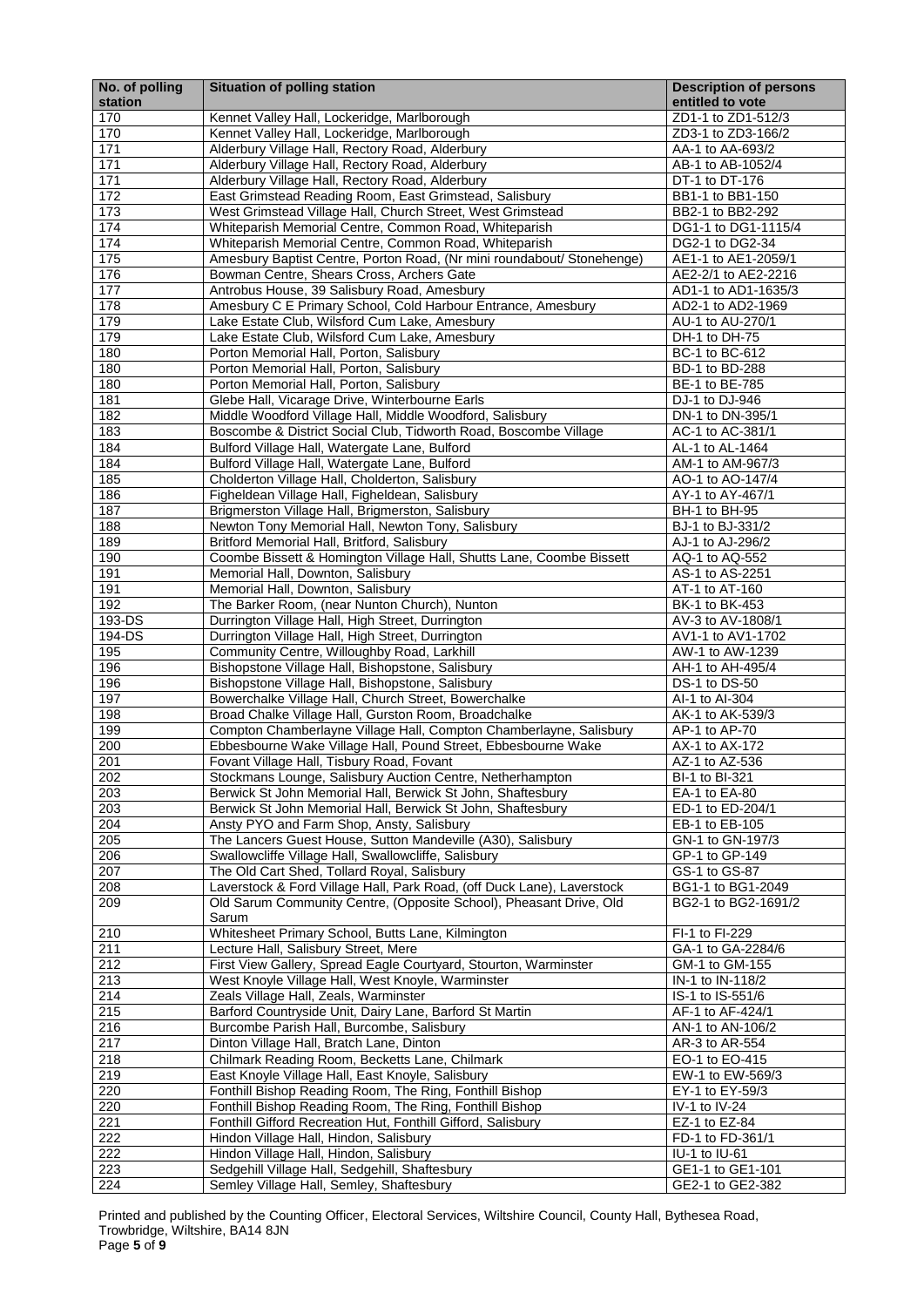Printed and published by the Counting Officer, Electoral Services, Wiltshire Council, County Hall, Bythesea Road, Trowbridge, Wiltshire, BA14 8JN Page **6** of **9**

| No. of polling | <b>Situation of polling station</b>                                                                                           | <b>Description of persons</b>              |
|----------------|-------------------------------------------------------------------------------------------------------------------------------|--------------------------------------------|
| station        |                                                                                                                               | entitled to vote                           |
| 225<br>226     | Teffont Village Hall, Hindon Road, Teffont                                                                                    | GQ-1 to GQ-203<br>BF-1 to BF-786/3         |
| 226            | Landford Village Hall Foyer, Landford, Salisbury<br>Landford Village Hall Foyer, Landford, Salisbury                          | BF1-1 to BF1-182                           |
| 227            | Nomansland Reading Room, North Lane, Nomansland                                                                               | BO-1 to BO-521/1                           |
| 228            | Morgans Vale & Woodfalls Village Hall, The Ridge, Woodfalls                                                                   | BP1-1/1 to BP1-1449                        |
| 229            | Redlynch Village Hall, Vicarage Road, Lover, Redlynch                                                                         | BP2-1 to BP2-790                           |
| 230            | St Michael's Community Centre, St.Michael's Road, Salisbury                                                                   | CA1-1 to CA1-494/1                         |
| 230            | St Michael's Community Centre, St. Michael's Road, Salisbury                                                                  | CA3-1 to CA3-2279                          |
| 231            | Bemerton Heath Neighbourhood Centre, 58-60 Pinewood Way, Salisbury                                                            | CA2-1 to CA2-1534                          |
| 232-DS         | Methodist Church Hall, Roman Road, Salisbury                                                                                  | CD1-1 to CD1-1788/2                        |
| 233-DS         | Methodist Church Hall, Roman Road, Salisbury                                                                                  | CD2-1 to CD2-1563                          |
| 234<br>235     | Harnham Free Church, 15-16 Hawksridge, Ridings Mead                                                                           | CH1-1 to CH1-2375/1<br>CH2-1 to CH2-1594/4 |
| 236-DS         | Community Lounge, Norfolk Road, Harnham<br>Salisbury Methodist Church Hall, St Edmunds Church Street, Salisbury               | CF1-1 to CF1-2523/1                        |
| 237-DS         | Salisbury Methodist Church Hall, St Edmunds Church Street, Salisbury                                                          | CF2-1 to CF2-1038/1                        |
| 238            | Salisbury Scout Hut, 67 Stratford Road, Salisbury                                                                             | CB1-1 to CB1-1430                          |
| 239-DS         | St Francis Church Hall, Beatrice Road, Salisbury                                                                              | CB2-1 to CB2-1427                          |
| 240-DS         | St Francis Church Hall, Beatrice Road, Salisbury                                                                              | CB2-1428 to CB2-2577                       |
| 241-DS         | The Pavilion, (Community Centre), Ash Crescent, Hampton Park                                                                  | BS1-1 to BS1-1119                          |
| 242-DS         | Barrington Centre, 64 Barrington Road, Bishopdown                                                                             | CC1-1 to CC1-1033/2                        |
| 243-DS         | The Pavilion, (Community Centre), Ash Crescent, Hampton Park                                                                  | CC2-1 to CC2-660/3                         |
| 244-DS<br>245  | Barrington Centre, 64 Barrington Road, Bishopdown                                                                             | CC3-1 to CC3-751                           |
| 246            | St Elizabeth Hall, Exeter Street, Salisbury<br>Sarum St Martin Church Hall, Church of Sarum St Martin, St Martins Church      | CG1-1 to CG1-2046<br>CG2-1 to CG2-1268     |
|                | <b>Street</b>                                                                                                                 |                                            |
| 247            | The Scout Hut, Lower Street, Harnham                                                                                          | CG3-1 to CG3-726/4                         |
| 248            | Elim Church, Church Lounge, Elim Centre, Dews Road                                                                            | CE1-1 to CE1-1850/1                        |
| 249            | Dennis Marsh House, (The Scout Hut), Westminster Road                                                                         | CE2-2 to CE2-1765                          |
| 250            | The Reading Room, Berwick St.James, Salisbury                                                                                 | AG-1 to AG-125/1                           |
| 251            | South Newton & Great Wishford Village Hall, South Newton, Salisbury                                                           | BA-1 to BA-264/2                           |
| 251<br>252     | South Newton & Great Wishford Village Hall, South Newton, Salisbury                                                           | DB-1 to DB-542                             |
| 253            | Orcheston Village Hall, Orcheston, Salisbury<br>Maddington Church Rooms, Shrewton, Salisbury                                  | BL-1 to BL-206<br>DA-1 to DA-1482/3        |
| 254            | Stapleford Village Hall, Berwick Road, Stapleford                                                                             | DC-1 to DC-231/2                           |
| 255            | Langford Parish Hall, Hanging Langford, Salisbury                                                                             | DD-2 to DD-410/3                           |
| 256            | Tilshead Village Hall, Tilshead, Salisbury                                                                                    | DE-1 to DE-267/2                           |
| 257            | The Bell Inn, High Street, Winterbourne Stoke                                                                                 | DL-1 to DL-171                             |
| 258            | Wyvern Village Hall, High Street, Wylye                                                                                       | DO-1 to DO-354                             |
| 259            | Room At the Forester Pub, Lower Street, Donhead St Andrew                                                                     | ET-1 to ET-350                             |
| 260<br>261     | New Remembrance Hall, Remembrance Field, Charlton<br>Hinton Hall, Church Street, West Tisbury                                 | EU-1 to EU-829/1<br>GR-1 to GR-1755/2      |
| 261            | Hinton Hall, Church Street, West Tisbury                                                                                      | IO-1 to IO-462/2                           |
| 262            | Quidhampton Village Hall, Lower Road, Quidhampton                                                                             | BN-2 to BN-299/1                           |
| 263            | Wilton Community Centre, West Street, Wilton                                                                                  | DI-1 to DI-1287/8                          |
| 263            | Wilton Community Centre, West Street, Wilton                                                                                  | DQ-1 to DQ-598                             |
| 264            | Wilton & Barford C E Primary School, Burcombe Lane, Wilton                                                                    | DP-1 to DP-877                             |
| 265            | Farley Village Hall, Church Road, Farley                                                                                      | BM1-1 to BM1-250/2                         |
| 266            | Pitton Village Hall, Pitton, Salisbury                                                                                        | BM2-1 to BM2-361                           |
| 267<br>268     | King Georges Hall, West Dean, Salisbury                                                                                       | DF-1 to DF-188<br>DK-1 to DK-503/4         |
| 268            | The Pavilion, Recreation Ground, Middle Winterslow<br>The Pavilion, Recreation Ground, Middle Winterslow                      | DM1-1 to DM1-654                           |
| 269            | Winterslow Village Hall, Middleton Road, Winterslow                                                                           | DM2-1 to DM2-977/1                         |
| 270            | Selwyn Hall, Valens Terrace, Box                                                                                              | MC1-1 to MC1-1515/4                        |
| 271            | Kingsdown Golf Club, Committee Room, Corsham                                                                                  | MC2-1 to MC2-299                           |
| 272            | Colerne Village Hall, Martins Croft, Colerne                                                                                  | NL1-2 to NL1-1889                          |
| 273            | Brinkworth Village Hall (The Reading Room), The Street, Brinkworth                                                            | MI1-1 to MI1-1044                          |
| 274            | Charlton Recreation Centre, Charlton, Malmesbury                                                                              | MX1-1 to MX1-349/2                         |
| 275            | Brinkworth Earl Danby's Primary School, The Green, Dauntsey                                                                   | NV1-1/1 to NV1-459                         |
| 276<br>277     | Walter Powell School, Community Room, Great Somerford<br>Hankerton Church, North Aisle Community Area, Church Lane, Hankerton | NX1-1 to NX1-637/3<br>OA1-1 to OA1-255/1   |
| 278            | ea & Garsdon Village Hall, Lea, Malmesbury                                                                                    | OL1-1 to OL1-505                           |
| 278            | Lea & Garsdon Village Hall, Lea, Malmesbury                                                                                   | OL2-1 to OL2-157/1                         |
| 279            | Little Somerford Village Hall, Committee Room, Little Somerford                                                               | ON1-1 to ON1-301/1                         |
| 280            | Biddestone Village Hall, Yatton Road, Biddestone                                                                              | MB1-1 to MB1-404/1                         |
| 281            | Castle Combe Village Hall, Estate Yard, Castle Combe                                                                          | MW1-1 to MW1-273                           |
| 282            | Grittleton Village Hall, Grittleton, Chippenham                                                                               | NY1-1 to NY1-394/1                         |
| 283            | Hullavington Village Hall, Hill Hayes Lane, Hullavington                                                                      | OD1-1 to OD1-948/5                         |
| 284<br>285     | Mount Zion Baptist Chapel, West Kington, Chippenham<br>St James Church, North Wraxall, Chippenham, Wiltshire                  | OY1-1 to OY1-557/3<br>PA1-1 to PA1-313     |
|                |                                                                                                                               |                                            |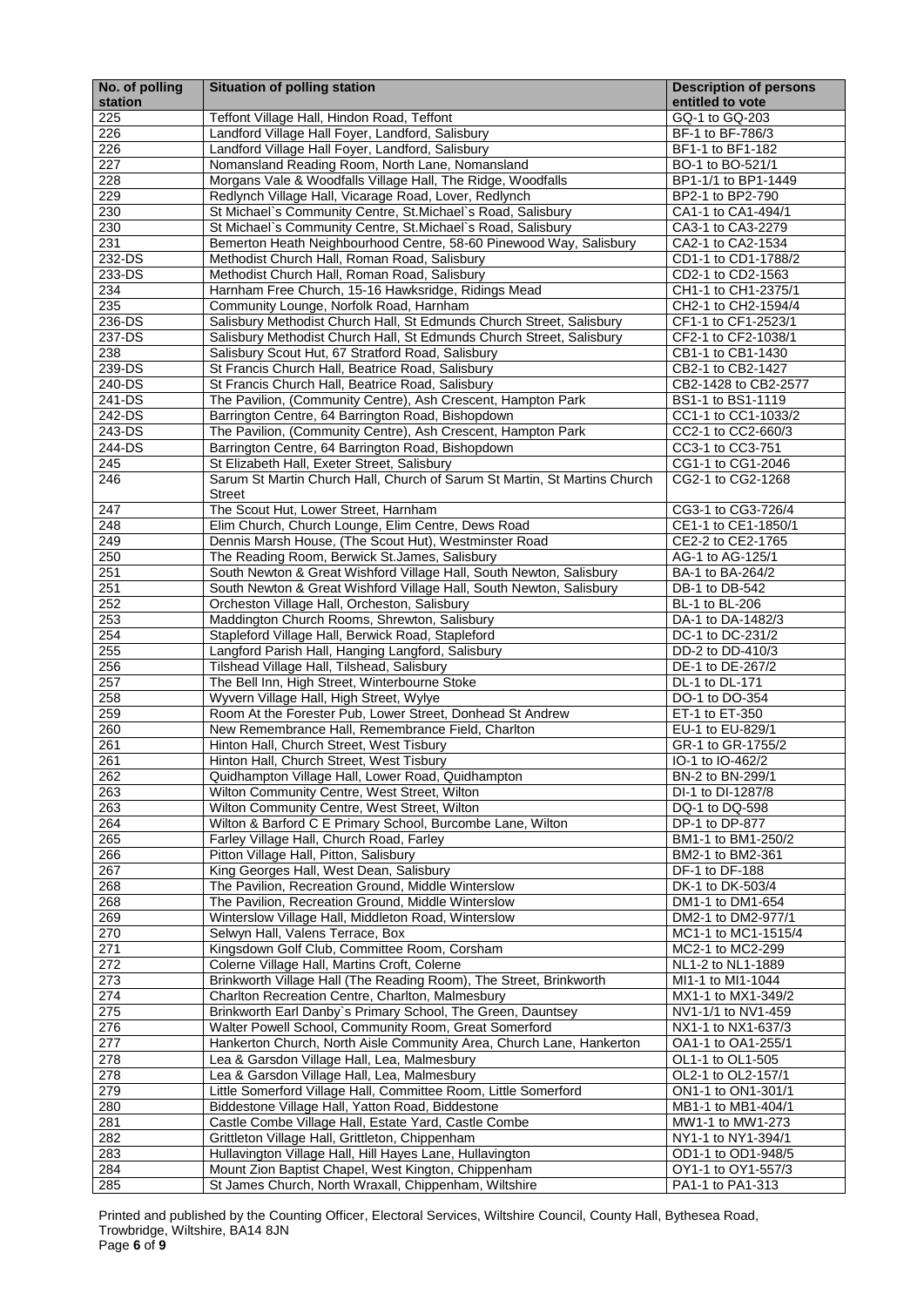Printed and published by the Counting Officer, Electoral Services, Wiltshire Council, County Hall, Bythesea Road, Trowbridge, Wiltshire, BA14 8JN Page **7** of **9**

| No. of polling<br>station | <b>Situation of polling station</b>                                                                                | <b>Description of persons</b><br>entitled to vote |
|---------------------------|--------------------------------------------------------------------------------------------------------------------|---------------------------------------------------|
| 286                       | The Barn Function Room, The Bell Inn, The Street, Yatton Keynell                                                   | PW1-1 to PW1-610/3                                |
| 287-DS                    | St Peters Church Hall, Lords Mead, Chippenham                                                                      | QD1-1 to QD1-1230                                 |
| 288                       | 3rd Chippenham Scouts Hut, Derriads Lane, Chippenham                                                               | QD2-1 to QD2-926                                  |
| 289                       | The Back Bar, The Pheasant, Hungerdown Lane                                                                        | QD3-1 to QD3-1220                                 |
| 290-DS                    | St Peters Church Hall, Lords Mead, Chippenham                                                                      | QF1-1 to QF1-557/2                                |
| 290-DS                    | St Peters Church Hall, Lords Mead, Chippenham                                                                      | QF2-1 to QF2-1266/2                               |
| 291                       | Redlands School, Brook Street, Chippenham                                                                          | QF3-1 to QF3-761/1                                |
| 291                       | Redlands School, Brook Street, Chippenham                                                                          | QF4-1 to QF4-856                                  |
| 292                       | Bowls Pavilion, John Coles Park, Ricardo Road                                                                      | QC1-1 to QC1-2164                                 |
| 293                       | St Paul's Church Hall, Malmesbury Road, Chippenham                                                                 | QC2-1 to QC2-1113/2                               |
| 293<br>294                | St Paul's Church Hall, Malmesbury Road, Chippenham<br>Englands Social Centre, Off Wood Lane, Chippenham            | QH1-1 to QH1-640<br>QJ1-1 to QJ1-1085/1           |
| 294                       | Englands Social Centre, Off Wood Lane, Chippenham                                                                  | QJ3-1 to QJ3-829                                  |
| 295-DS                    | The Neeld Hall (Main Hall), Town Hall, High Street                                                                 | QJ2-1 to QJ2-1167/1                               |
| 296                       | Scout Hut, Audley Road, Chippenham                                                                                 | QA1-1 to QA1-2068                                 |
| 297-DS                    | The Neeld Hall (Main Hall), Town Hall, High Street                                                                 | QA2-1 to QA2-1439                                 |
| 298                       | Wiltshire & Swindon History Centre, Cocklebury Road, Chippenham                                                    | QH2-1 to QH2-2336                                 |
| 299-DS                    | Pewsham Community Centre, Lodge Road, Chippenham                                                                   | QB1-1 to QB1-1764/3                               |
| 300-DS                    | Pewsham Community Centre, Lodge Road, Chippenham                                                                   | QB2-1 to QB2-1592/3                               |
| 301                       | Kingsley Road Community Hall, Kingsley Road, Chippenham                                                            | QE1-1 to QE1-2156                                 |
| 302                       | Ladyfield Evangelical Church, Hungerdown Lane, Chippenham                                                          | QE2-1 to QE2-1116/3                               |
| 303                       | Scout and Guide Centre, The Laggar, Corsham                                                                        | NP1-1/1 to NP1-1566                               |
| 304-DS                    | Springfield Campus, Beechfield Road, Corsham                                                                       | NP2-1 to NP2-1265                                 |
| 304-DS                    | Springfield Campus, Beechfield Road, Corsham                                                                       | NP3-1 to NP3-726/1                                |
| 304-DS<br>305             | Springfield Campus, Beechfield Road, Corsham<br>Corsham Cricket Club, Station Road, Corsham                        | NP4-1 to NP4-65<br>NN1-1 to NN1-1857/4            |
| 306-DS                    | Springfield Campus, Beechfield Road, Corsham                                                                       | NN2-1/1 to NN2-1653                               |
| 307                       | Potley Community Centre, Pockeridge Road, Corsham                                                                  | NN3-1 to NN3-238                                  |
| 308                       | Leafy Lane Playing Fields Pavilion, Leafy Lane, Rudloe                                                             | MD1-1 to MD1-910                                  |
| 309                       | Rudloe Community Centre, Leylands Road, Rudloe                                                                     | NQ1-1 to NQ1-663/2                                |
| 309                       | Rudloe Community Centre, Leylands Road, Rudloe                                                                     | NQ2-1 to NQ2-159                                  |
| 310                       | Gastard Village Hall, Velley Hill, Gastard                                                                         | NR1-1 to NR1-400                                  |
| 311                       | Neston Memorial Hall, Pool Green, Neston                                                                           | NS1-1 to NS1-1037                                 |
| 312                       | Lacock Village Hall, East Street, Lacock                                                                           | OH1-1 to OH1-805/3                                |
| 313-DS                    | Cricklade Town Hall, High Street, Cricklade                                                                        | NT1-1 to NT1-2087                                 |
| 314-DS                    | Cricklade Town Hall, High Street, Cricklade                                                                        | NT2-1 to NT2-1176/1                               |
| 315                       | Latton Village Hall, Croft Lane, Latton, Swindon                                                                   | OK1-1 to OK1-411                                  |
| 316<br>317                | Marston Meysey Village Hall, Marston Meysey, Cricklade                                                             | OW1-1 to OW1-166<br>NI3-1 to NI3-139/1            |
| 318                       | Chippenham Rugby Club, Allington Fields, Frogwell<br>Christian Malford Village Hall, Christian Malford, Chippenham | NJ1-1 to NJ1-620/2                                |
| 319                       | Kington Langley Village Hall, Committee Room, Church Road, Kington                                                 | OE1-1 to OE1-653/1                                |
|                           | Langley                                                                                                            |                                                   |
| 320                       | Kington St Michael Village Hall, Kington St Michael                                                                | OF1-1 to OF1-559/4                                |
| 321                       | Langley Burrell Village Hall, Manor Farm Lane, Langley Burrell                                                     | OJ1-1 to OJ1-315                                  |
| 322                       | Stanton St Quintin Primary School (Extension), Stanton St Quintin,                                                 | PQ1-1 to PQ1-418                                  |
|                           | Chippenham                                                                                                         |                                                   |
| 323                       | Goss Croft Hall, Jubilee Room, Upper Seagry                                                                        | PR1-1 to PR1-234                                  |
| 324                       | Sutton Benger Village Hall, Chestnut Road, Sutton Benger                                                           | PS1-1 to PS1-912                                  |
| 325                       | Clyffe Pypard and Bushton Village Hall, Bushton, Swindon                                                           | NK1-1 to NK1-244/1                                |
| 326<br>327                | Bradenstoke Village Hall, Bradenstoke, Chippenham<br>St Michael & All Angels Church Hall, Calne Road, Lyneham      | OS1-1 to OS1-707/4<br>OT1-2 to OT1-1749/3         |
| 328                       | Tockenham Village Hall, Orchard Lane, Tockenham                                                                    | PT1-1 to PT1-191                                  |
| 329                       | Malmesbury Town Hall, The Hub, Cross Hayes                                                                         | OV1-1 to OV1-726                                  |
| 330-DS                    | Activity Zone, Malmesbury Leisure Centre, Bremilham Road                                                           | OV2-1 to OV2-1225                                 |
| 331-DS                    | Activity Zone, Malmesbury Leisure Centre, Bremilham Road                                                           | OV3-1 to OV3-1902/5                               |
| 332                       | Ashton Keynes Village Hall, Park Place, Ashton Keynes                                                              | MA1-1 to MA1-1075                                 |
| 332                       | Ashton Keynes Village Hall, Park Place, Ashton Keynes                                                              | OM1-1 to OM1-267                                  |
| 333                       | Crudwell Village Hall, Tetbury Lane, Crudwell                                                                      | NU1-1 to NU1-841/1                                |
| 334                       | Minety Village Hall, Hornbury Hill, Minety                                                                         | OX1-1 to OX1-1123/6                               |
| 335                       | Oaksey Village Hall, The Street, Oaksey                                                                            | PD1-1 to PD1-408                                  |
| 336-DS                    | Purton Village Hall, Station Road, Purton                                                                          | PB1-1 to PB1-51                                   |
| 336-DS                    | Purton Village Hall, Station Road, Purton                                                                          | PJ3-1 to PJ3-1643                                 |
| 337<br>338-DS             | Purton & Cricklade YFC Hut, Purton Stoke, Swindon<br>Purton Village Hall, Station Road, Purton                     | PJ1-1 to PJ1-250/1<br>PJ2-1 to PJ2-1727           |
| 339                       | Broad Town Village Hall, Broad Town, Swindon                                                                       | MJ1-1 to MJ1-462/4                                |
| 340                       | Lydiard Millicent Parish Hall, The Street, Lydiard Millicent                                                       | OQ1-1 to OQ1-1269/3                               |
| 341                       | Hook Village Hall, Hook, Swindon                                                                                   | OR1-1 to OR1-378/6                                |
| 342-TS                    | Lime Kiln Leisure Centre, Lime Kiln, Royal Wootton Bassett                                                         | PX1-1 to PX1-1596/3                               |
| 343-TS                    | Lime Kiln Leisure Centre, Lime Kiln, Royal Wootton Bassett                                                         | PV1-1 to PV1-1385/1                               |